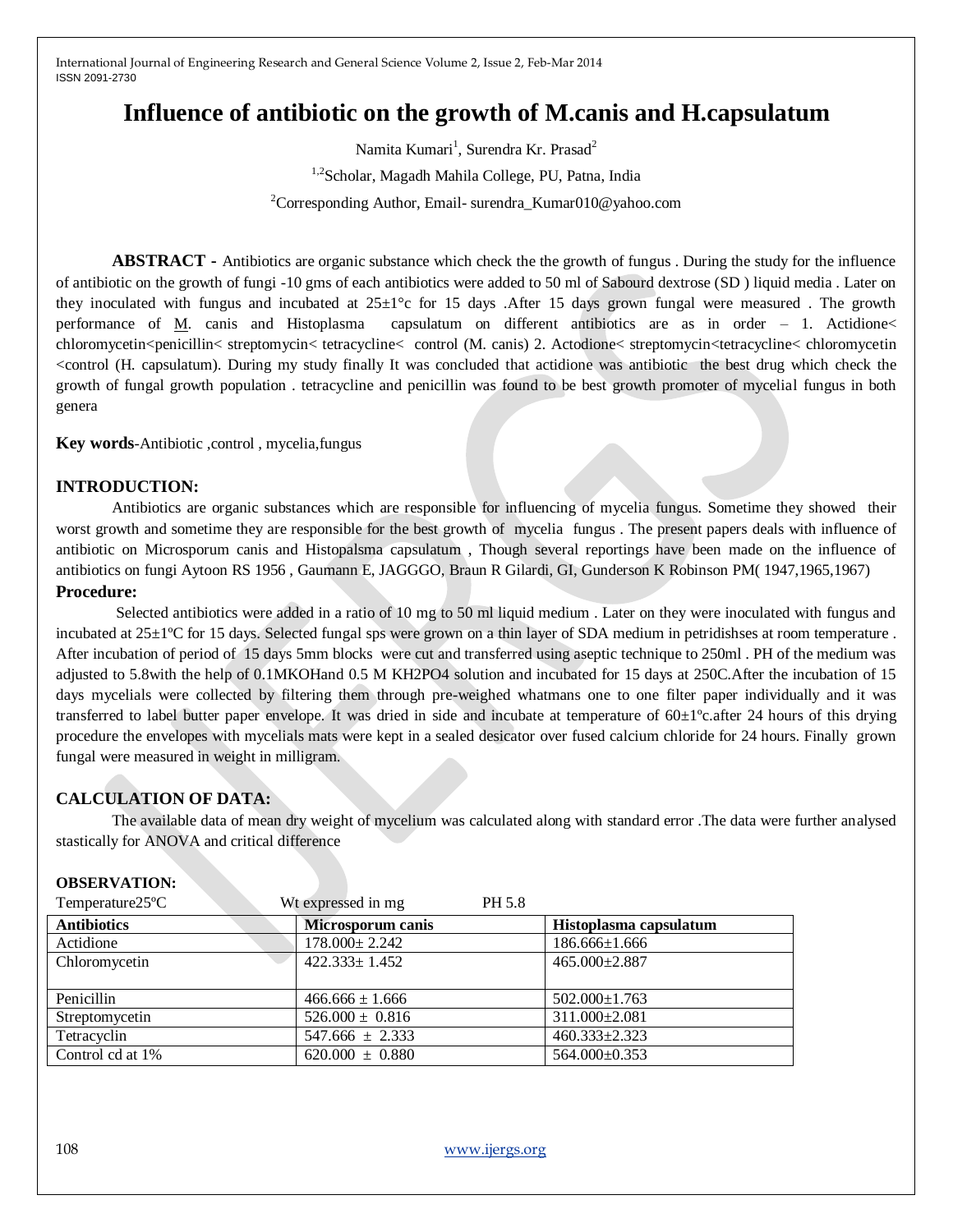| <b>Source of variation</b>                                                                                                                                         | Sum of squares | Degree of freedom            | <b>Mean</b><br>of<br>sum<br>squares | f-ratio  |  |
|--------------------------------------------------------------------------------------------------------------------------------------------------------------------|----------------|------------------------------|-------------------------------------|----------|--|
| Antibiotic                                                                                                                                                         | 263234.40      | 4.00                         | 65808.60                            | 65808.60 |  |
| Error                                                                                                                                                              | 10.00          | 10.00                        | 1.00                                |          |  |
| Total                                                                                                                                                              | 263244.40      | 14.00                        |                                     |          |  |
| Control cd at 1%                                                                                                                                                   | 620.000 0.880  |                              |                                     |          |  |
|                                                                                                                                                                    |                | Anova table of H. capsulatum |                                     |          |  |
| Source of variation                                                                                                                                                | Sum of squares | Degree of freedom            | Mean sum o squares                  | F-ratio  |  |
| Antibiotic                                                                                                                                                         | 212372.40      | 4.0                          | 53093.10                            | 53093.13 |  |
| Error                                                                                                                                                              | 10.0           | 10.00                        | 1.00                                |          |  |
| Total                                                                                                                                                              | 212382.40      | 14.0                         |                                     |          |  |
| Control cd at 1%                                                                                                                                                   | 564.000 0.353  |                              |                                     |          |  |
| 700<br>600<br>500<br>400<br>300<br>Microsporum canis<br>200<br>Histoplasma capsulatum<br>100<br>$\pmb{0}$<br>Actidione chompletin pencillin cetter retired datable |                |                              |                                     |          |  |

#### Anova table of M. canis

Figure 1showing graph of influence of antibiotic in M. canis and H.capulatum

# **RESULT AND DISCUSSION:**

The result is highly significant for both the species . Tetracyclin control condition was found to be proved as the best growth of M. canis and Actidione was found to be the worst growth of M.canis. In the case of H. capsulatum Penicillin was found to be best growth performer and actidione was found to be worst growth performer.

The growth performer of these antibiotic in the case of Microsporum canis were as in ascending order-

Actidione<Chloromycetin <Penicillin< Streptomycetin< Tetracyclin< Control.

Growth performance of H. capsulatum-

Actidione< Streptomycin< Tetracyclin< Chloromycetin< Penicillin< Control

109 [www.ijergs.org](http://www.ijergs.org/)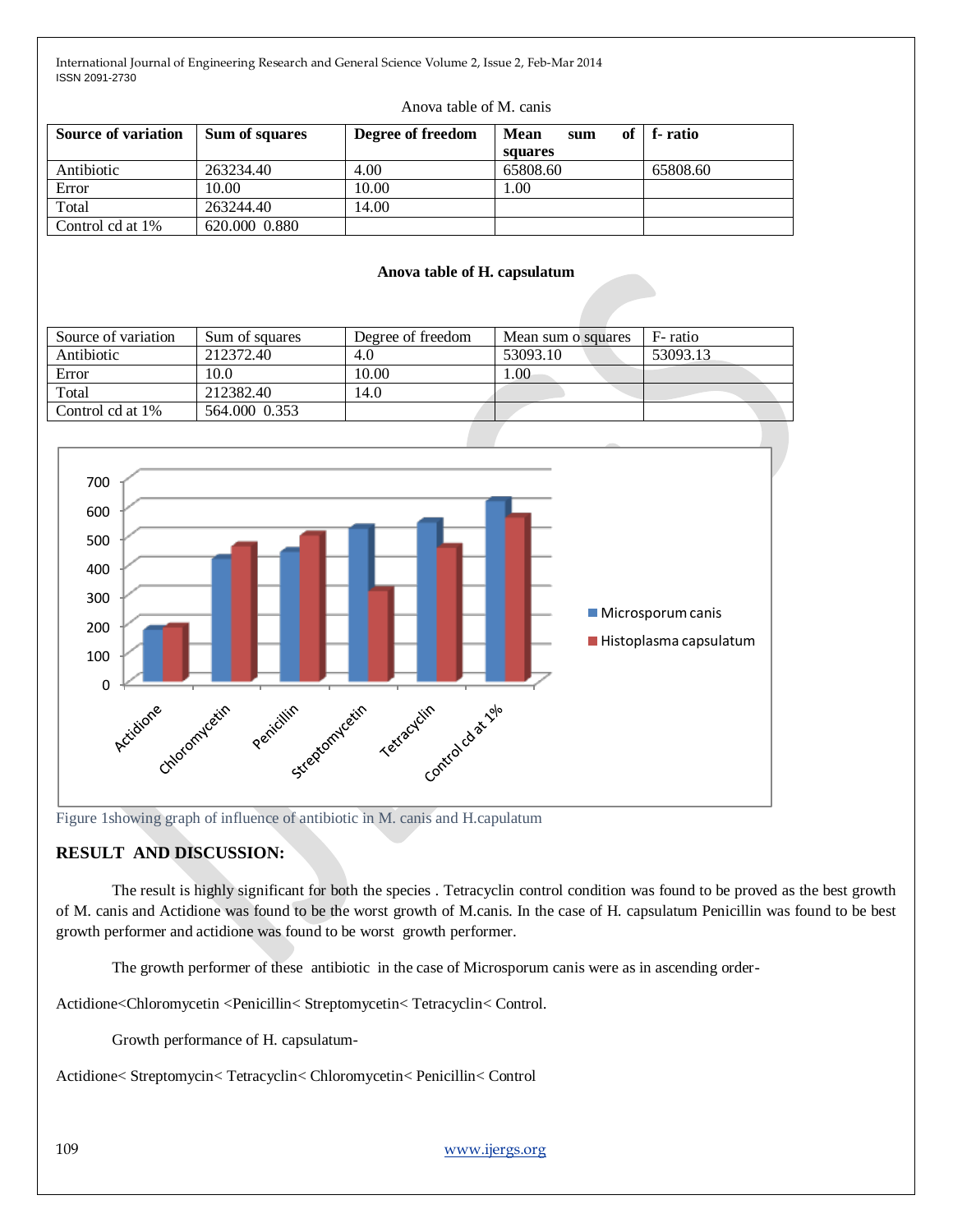#### **Discussion:**

A view of relevent literatures showed the effect, The concentrations of Griseofulvin required to inhibit growth and produce the characteristic morphological distortions were determined for dermatophytes (highly sensitive ) fungal plant pathogen (moderately sensitive) filamentous non pathgenic fungi (poorly sensitive) . Addition of Griseofulvin to small inocula of the dermatophytes Microsporum gypseum Trichophyton mentagrophytes complete and permanent growth inhibition. EL Nakib, Mustafa A, WL McLellan jr, jo lampen (1965), In vitro susceptibility of microconidia and arthroconidia , arthroconidia of all strains appeared to be more resistant to fluconazole, Griseofulvin and Itraconazole than microconidia Riberia O petro,Sa O Paulo (2008) , Paeceliomyces virdis controlled by antibiotics in vitro Barath Z Betina V Koman V (1972) ; contribution to the study of morphological changes in filamentous fungi and yeast induced by antibiotic Musik V, Serna J, Sesek V, SEMERDIZIEVA MVODRACEK M(1974) cs Sasek V , Muslik V , (1974 ); Factors effecting the changes in Amphoterricin B sensitivity of Candida albicans during growth Gale EF , Johnson M, Keridge D, Koh TY , (1975) ; Factors influencing the susceptibility of candida albicans by the polygenic antibiotics mystein and Amphotericin Johnson B White R , sensitivity and mycelia phase of of the Histoplasm capsulatum Cheung SC, Koyabashi GS, Medoff G (1976. Various authors like Kim JC etal 2001,Takashi etal 1990,Yashukava 1994, Tomada H etal 1999 contribute the role of several antibiotic on fungi.

### **Conclusion:**

Conclusively Actidione was found to be worst growth in both fungal genera hence Actidione was the best antibiotic drug to check the growth of both fungal genera. tetracycline and penicillin was found to be best growth in mycelial fungus in both genera

Acknowledgement:The authors are thankful to UGC for providing economic support in form of minor research project, Prof. Dolly sinha Prof. Sumedha kathuria and Dr. Pushpanjali khare and staff members , dept of Botany Magadh mahila college PU, Patna for their valuable support .

### **REFERENCE:**

- 1. Aytoon R.S.C (1956)"The effect of griseofulvin on certain phytopathgenic fungi", Ann. Bot ( London) V20,P297-300.
- 2. Barath Z, Betina V, (1972) Diphormism of paeciliomyces virdis controlled by antibiotics in vitro biologia 27. 485
- 3. Barathova H, Betina V , Nemec P, (1965) Morpholgical changes induced in fungi by antibiotics , folia microbial. 14, 475.
- 4. Cheung SC , Medoff G , Schlesisinger D , Koyabashi GS ( 1975) Response of yeast and mycelia phase of Histoplasma capsulatum to amphotericin B : D antimicrobe agents chemother. Oct, 8(4) : 498-503
- 6. Gale EF, Johnson AM, Keridge D, Koh TY, (1975) factors effecting the changes in amphotericin B Sensityvity of Candida albicans during growth j Gen. microbial. 87, 20-36.
- 7. Gauman E, Jagg O, Braun R, 1947 antibiotika als pflanzliche plasmagifte , Expermentia 3 , 70 .
- 8 . Gunderson K, Wadstein T, (1962) Morphological changes and resistance induced in Saccharomyces pastorianus by the antibiotic cyclo hexamide , J Gen Microbiol.28. 325.
- 9 . Johnson B, White R, J Williamson GM (1978) factors influencing the susceptibility of C. albicans the polygenic antibiotic mystein and amphotericin B , J gen microbial 104,325-337
- 10. Kim, J.-C., Choi, G.J., Park, J.-H., Kim, H.T. and Cho, K.Y (2001) Activity against plant pathogenic fungi of phomalactone isolated from Nigrospora sphaerica. Pest Manag. Sci. 57, 554–559.